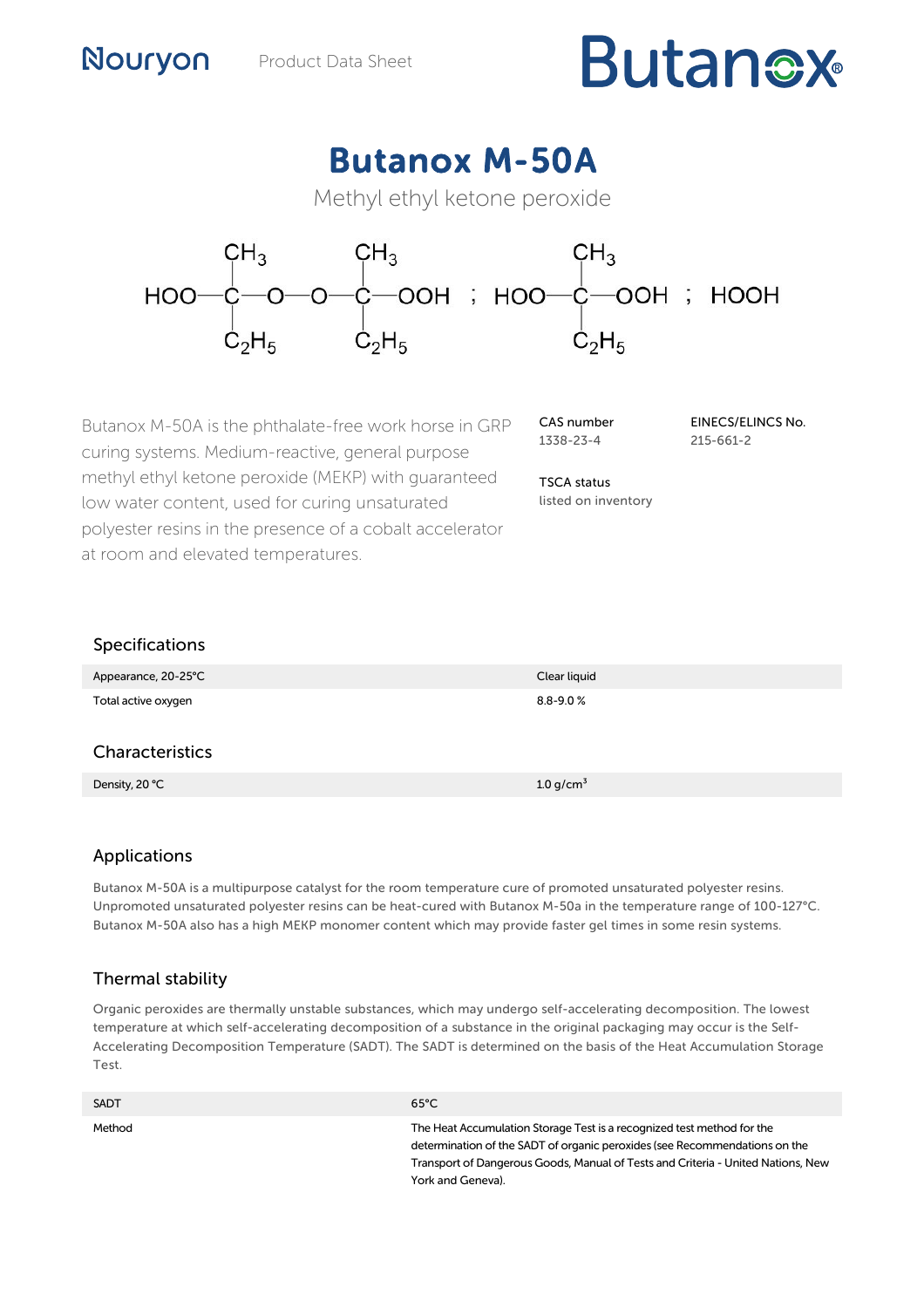## Storage

Due to the relatively unstable nature of organic peroxides a loss of quality can be detected over a period of time. To minimize the loss of quality, Nouryon recommends a maximum storage temperature (Ts max. ) for each organic peroxide product.

| Ts Max. | $25^{\circ}$ C                                                                                                                                                              |
|---------|-----------------------------------------------------------------------------------------------------------------------------------------------------------------------------|
| Note    | When stored under these recommended storage conditions, Butanox M-50A will<br>remain within the Nouryon specifications for a period of at least 6 months after<br>delivery. |

#### Packaging and transport

The standard packaging is a 30 l HDPE can (Nourytainer) for 30 kg peroxide solution. In Asia Pacific the standard packaging is a 30 l HDPE can for 20 kg peroxide solution. In North America Butanox M-50A is packed in non-returnable, 1 gallon polyethylene containers of 8 lb net weight (4 per case) and in 5 gallon polyethylene containers of 40 lb net weight. Both packaging and transport meet the international regulations. For the availability of other packed quantities contact your Nouryon representative. Butanox M-50A is classified as Organic peroxide type D, liquid, Division 5. 2, UN 3105.

## Safety and handling

Keep containers tightly closed. Store and handle Butanox M-50A in a dry well-ventilated place away from sources of heat or ignition and direct sunlight. Never weigh out in the storage room. Avoid contact with reducing agents (e. g. amines), acids, alkalis and heavy metal compounds (e. g. accelerators, driers and metal soaps). Please refer to the Safety Data Sheet (SDS) for further information on the safe storage, use and handling of Butanox M-50A. This information should be thoroughly reviewed prior to acceptance of this product. The SDS is available at nouryon.com/sds-search.

#### Major decomposition products

Carbon dioxide, Water, Acetic acid, Formic acid, Propionic acid, Methyl ethyl ketone